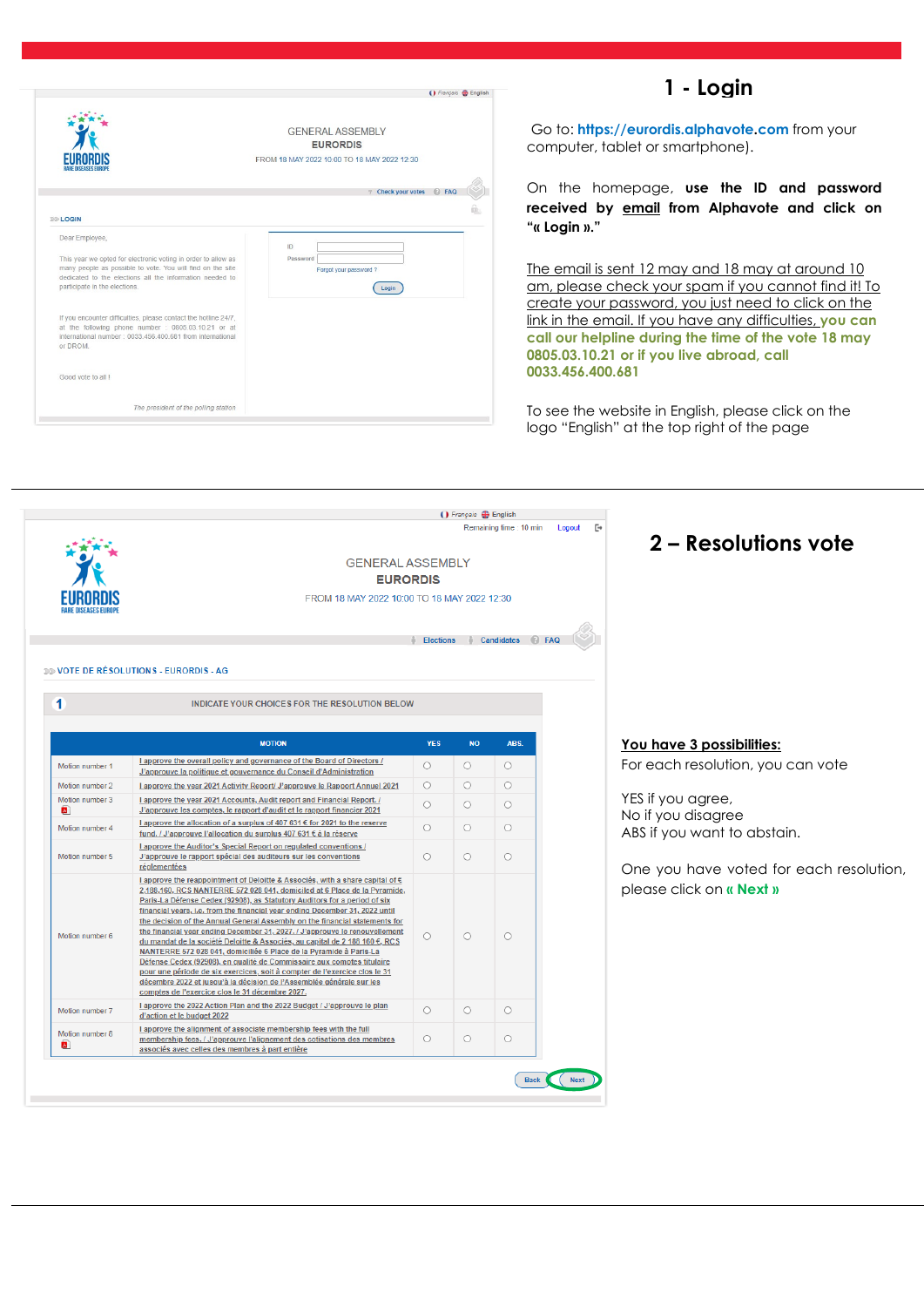

# **3– Click on « next » to confirm**

One you have voted for each resolution, please click on **« Next »**

After a few seconds, the vote for the candidates to the board of directors will appear.

## **4 – Board of Directors election**



#### **To vote for a candidate:**

Tick the box next to the candidate's name You can consult the candidate's presentation by clicking on « consult the profession of faith »

Click on "next" to confirm your vote

At this stage no final vote has been cast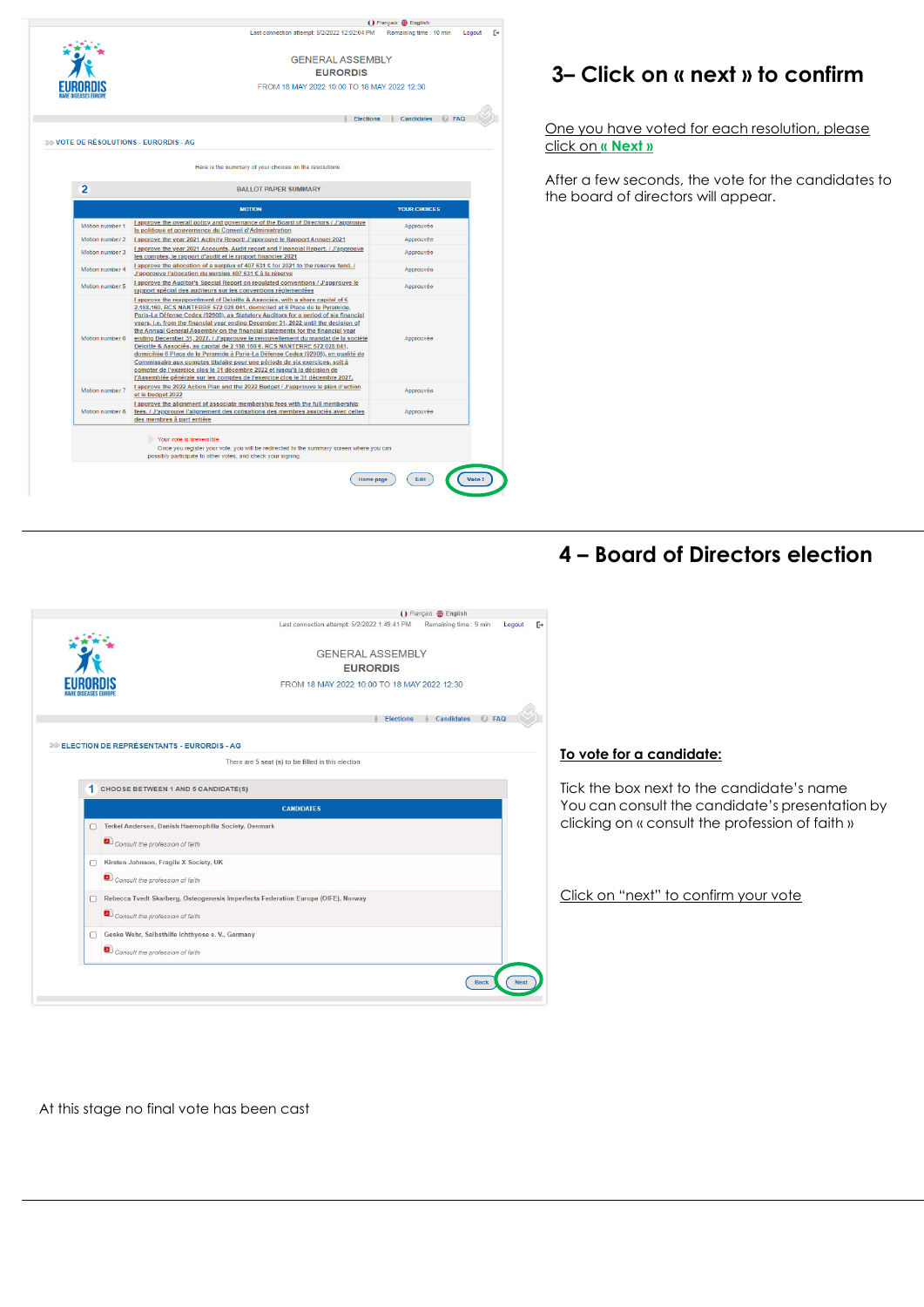

### **5– Click on « vote » to confirm your vote**

Once you have selected the candidates you want to vote for, to confirm your vote please click on "**Vote!"**

#### **Once you have clicked on « vote », you cannot go back; you cannot modify your vote.**

Once you have voted for the board candidates, you will automatically go back to the first page where you can vote for the resolutions.

If you do not wish to validate your vote, click on « homepage » to start again.

Click « Edit », if you want to change your selection of candidates.